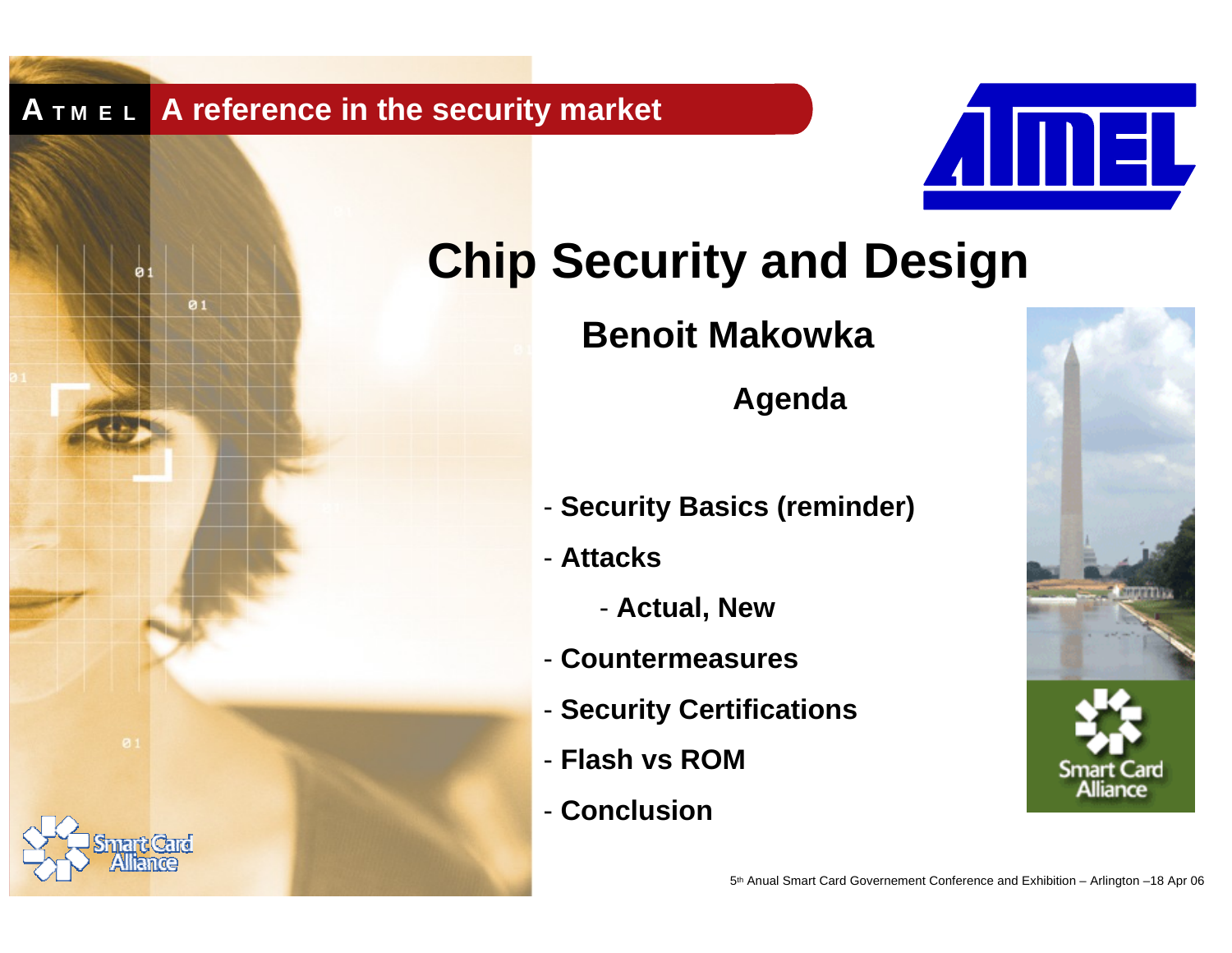## **Secure What ?**



### $\bullet$ **Secure information stored inside the EEPROM**

## **Direct Value**

e.g. Personal records (biometry), Money (e-purse),...

## **Indirect Value**

e.g. Encryption key (crypto cards),..

## **Microcontroller + Operating System (vs Memory) used to**

- Generate crypto Key
- Encrypt/decrypt data (stored in EEPROM or transferred through I/O)
- Secure the access to the EEPROM (verification right access)
- Secure transaction with external reader (contact and/or contactless)
- Execute Application (e.g. Java applets).

## **Hacker will either try to:**

- Get (corrupt, change, dump) data directly from the EEPROM
- Understand Chip and/or O.S. functionality to retrieve indirectly information
	- e.g. bypass keys, checks,…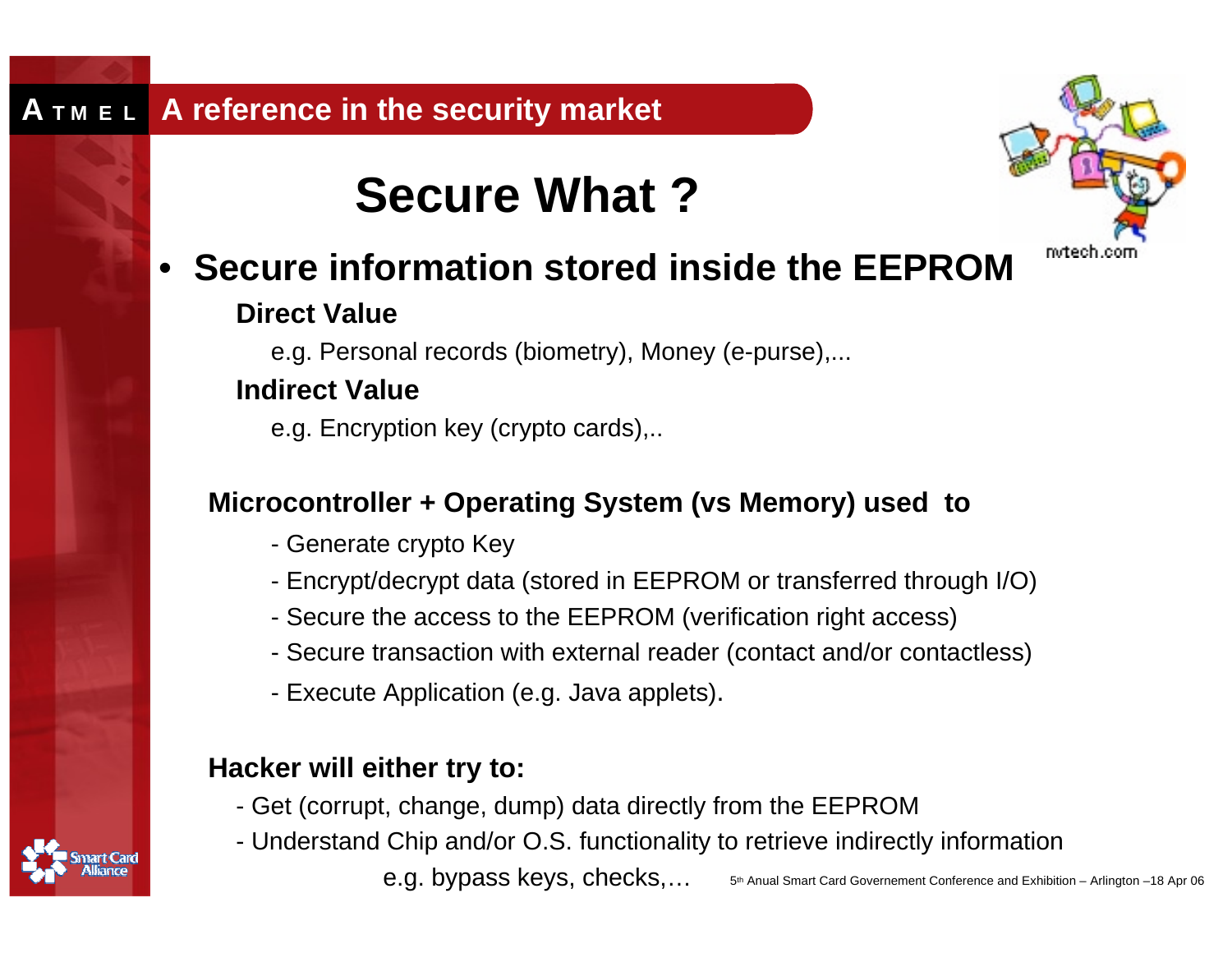# **Racing**

### •**Hacker considerations**

- Time spent to perform the attack
- Cost of equipment to perform the attack
- Expertise required to perform the attack
- Collusion (level of information of product chip+OS)
	- **Security by obscurity**

### •**Chip + OS solution**

- To be ahead of hacker
- Anticipate new attacks
- React quickly to new attacks





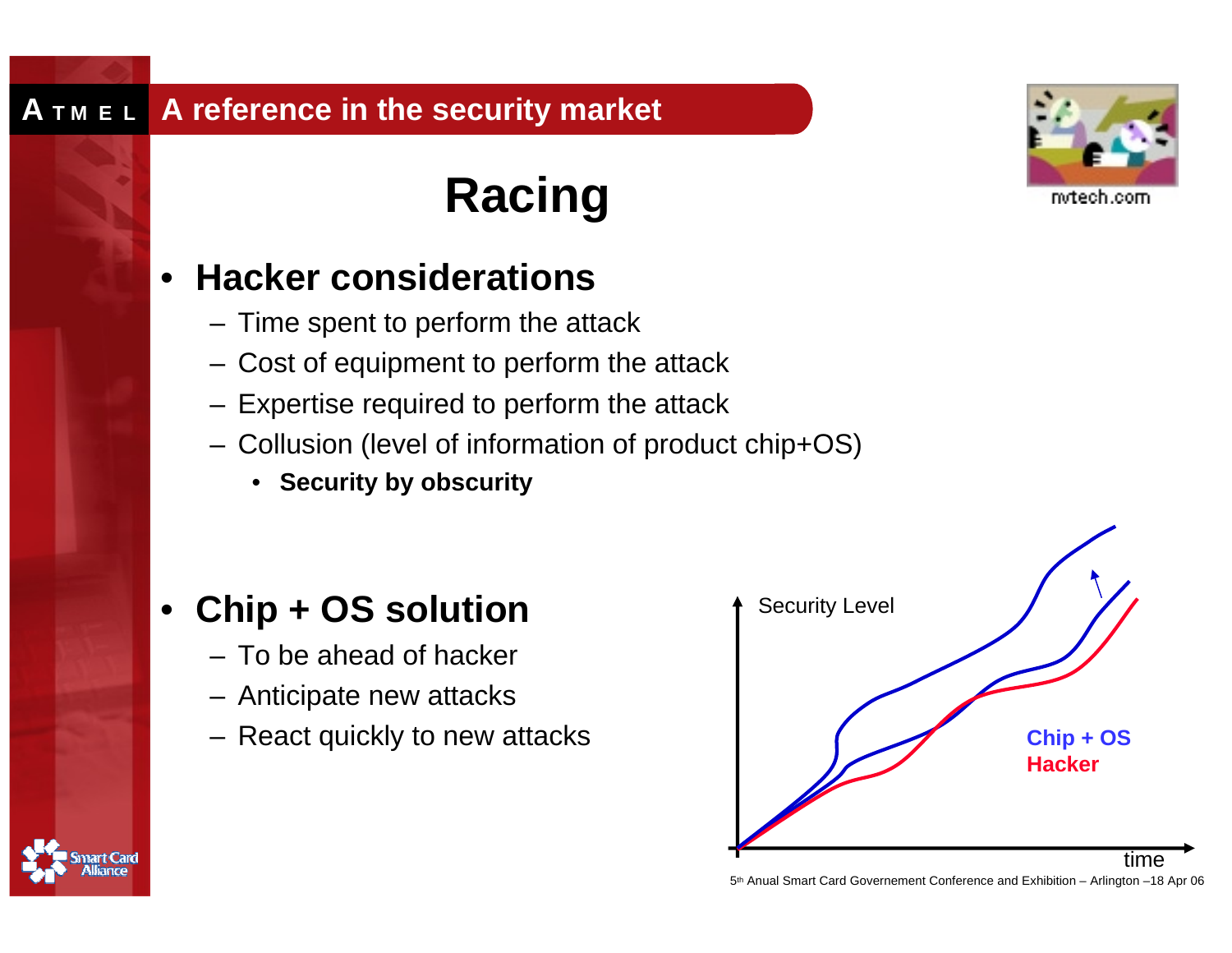## **Attacks**



•**Non invasive attacks**

**Try to find a mode where chip security is not strong enough**

– **Software attacks** (OS Protection), **Exploit vulnerabilities in protocols, crypto algorithm** 

– **Side channel attacks**

Use information leakage to retrieve sensitive data<sub>.</sub> Medium IC expertise Monitoring and analysis Power consumption, Timil**i Medium sophisticated equipment** *SPA, DPA, SEMA, DEMA, CEMA…*

– **Fault injection attacks**

**Use abnormal environmental conditions toVoltage, Clock Glitches, Laser, Light pulses, Electron Magnetic Fields** *Glitch attacks, ...*

*DFA on crypto operations,...*

### •**Invasive attacks**

**Break into the chip to modify or clone it** Reverse engineering, Microprobing, FIB, e-beam ...

**c** cre $\blacksquare$  Medium IC expertise **Medium sophisticated equipment**



**Low IC expertise No sophisticated equipment**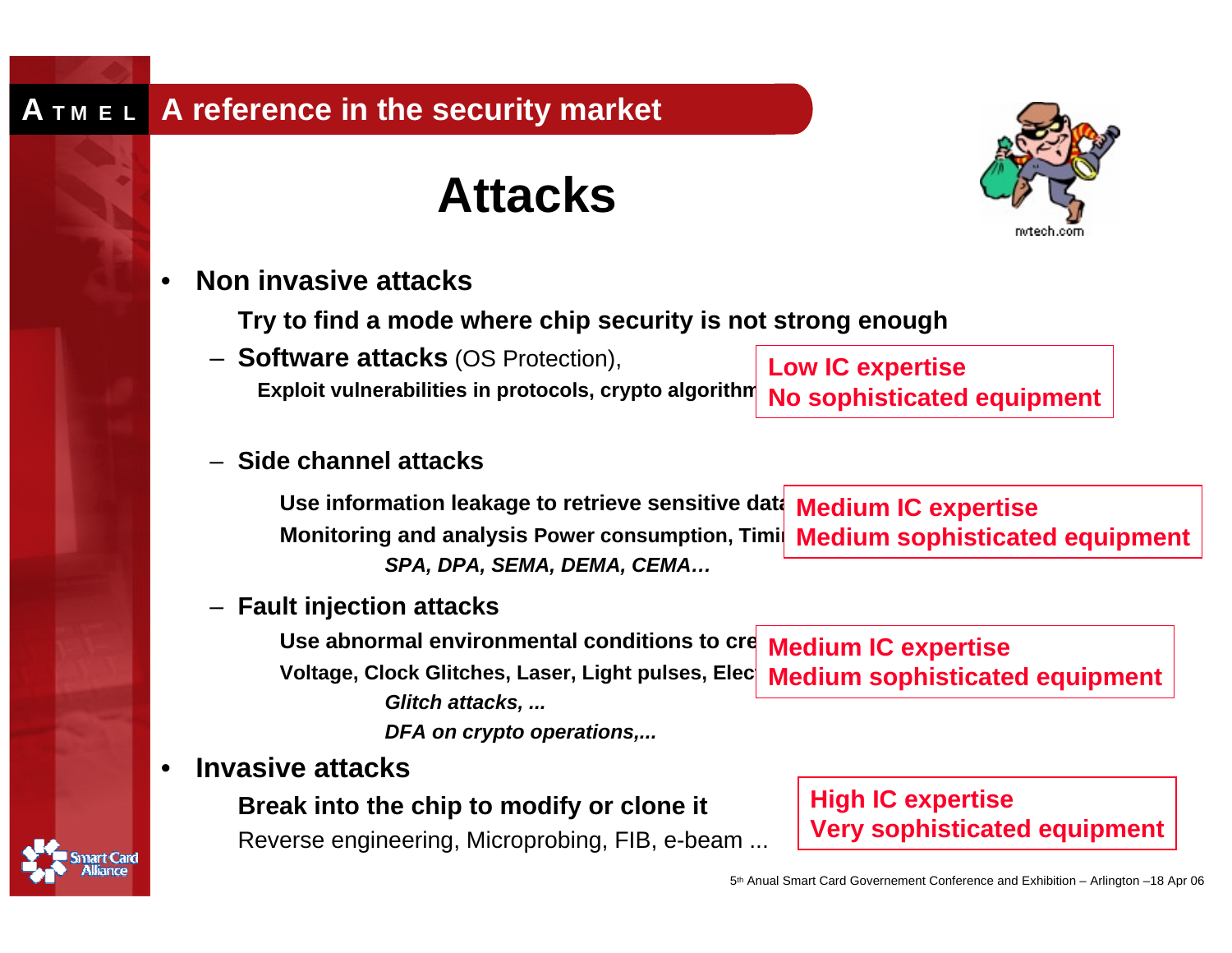## **New Path of Attacks**



#### •**New attacks**

- Chips (from "trusted" silicon vendor) now well secured against invasive attacks
	- Attack too expensive
- Software (from 'trusted" software developers) well secured against software attacks

### **Hacker using mainly side channel or fault injection attacks**

- Mainly evolution not revolution of attacks
	- $\bullet$ More sophisticated tools efficient with lower leakages

#### $\bullet$ **New attack paths**

New technologies may present new/unknown weaknesses Lack of history in the field, less time spend by hackers

### – **Contactless**

- • Limited power budget (some application) => reduce possibility of countermeasures (less computing power e.g. key length reduction…)
- Chip Power generated by RF

### – **New crypto Algorithms**

• E.g. Elliptic Curves,…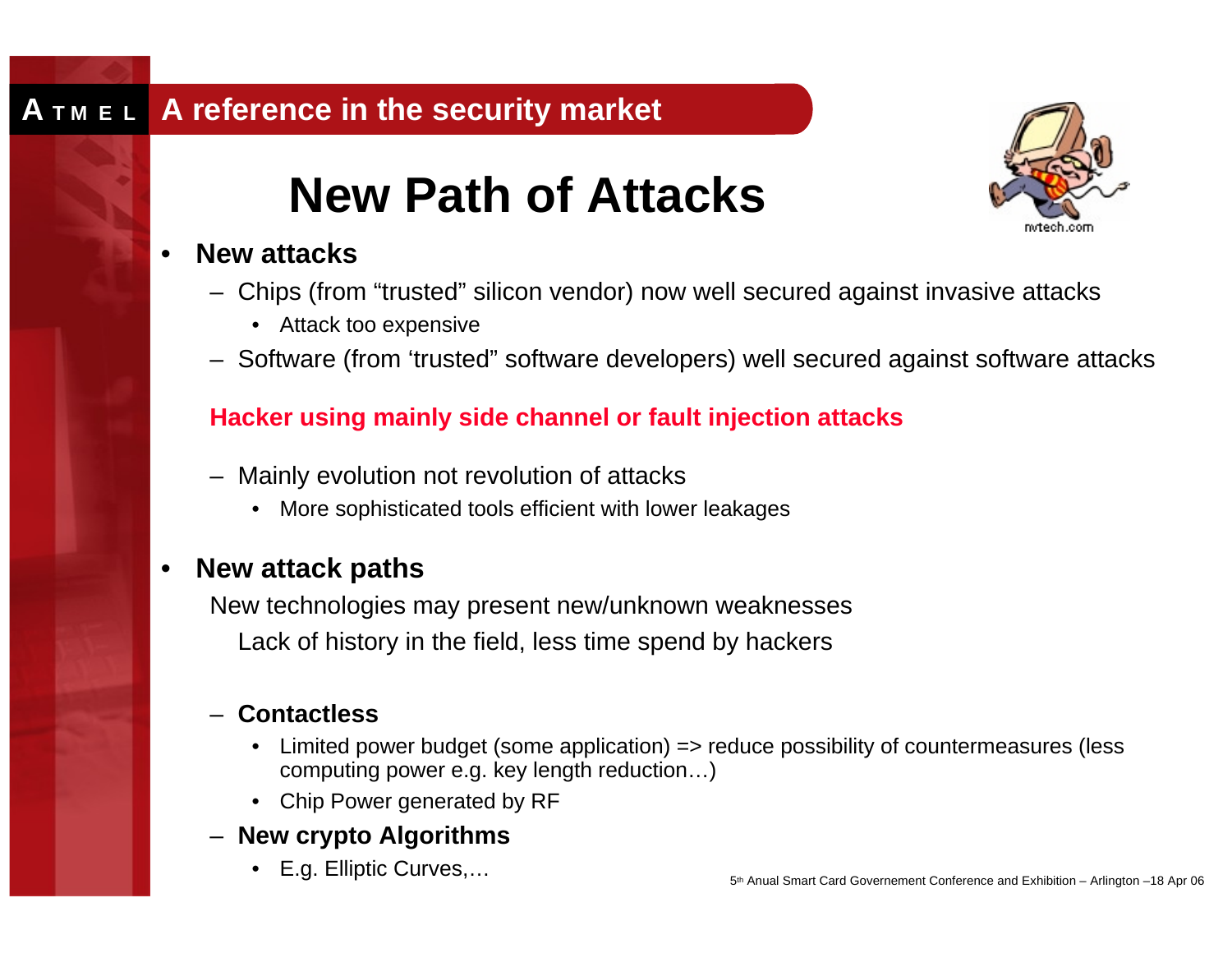

## **Attacks Countermeasures (non exhaustive)**

#### $\bullet$ **Non invasive attacks**

- Software attacks counter-measures
	- - Operating system, crypto algorithms: controls most of the non invasive attacks in software (no residual ISO test commands, brute force attacks resistance, …)
	- -FireWall/Memory Protection Unit, OTP, Chip ID,..: controls access to memories
	- -Environment attacks counter-measures: (V, t°, F, UV, Light,…)
- Side channel attacks counter measures
	- Filters, clock management, random processes, bus and memory encryption: minimize exploitable leakage, desynchronizes the traces (no ref)
	- -Timing analysis resistance, hamming weight
- Fault injection counter measures
	- -Filters, clock management, specific layout: reduce attack entry point
	- -Illegal code/address detection, CRC,…: treat residual attack effect

### •**Invasive attacks**

Secure/dense chip layout, active shield, physical encryption of memories ,Fast Memory wiping, secure test structures/protocols, fake circuitry,…

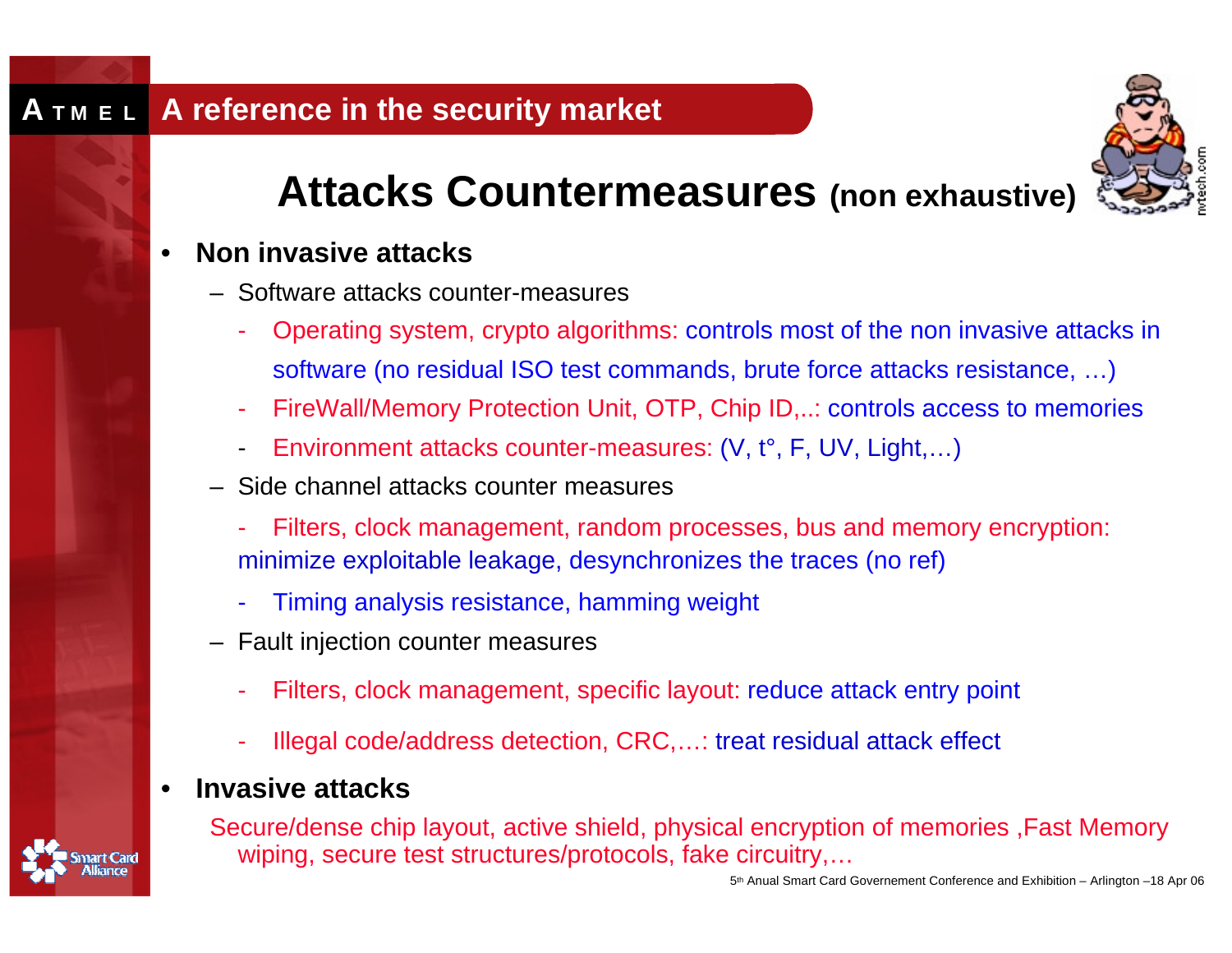

# **Attacks Countermeasures (trends)**

### $\bullet$ **Strategy**

- **Up to recently**
	- Focus on countermeasure for specific attack, reduce attack "power"
		- E.g. laser attack => shield
		- Difficult to find a "patch" for each attack, specifically new attacks
		- "Costly" strategy, does not prevent new attacks
- **Now**
	- Focus on effect of a set of attacks
		- E.g. Fault injection => memory corrupted => check memory integrity
		- Provide more "checkers" to software developer
		- Better trade off cost-security

### •**Conclusion**

- Secured smart card (or e-passport) = Secured Hardware + Secured Software
	- Good adaptation of software with hardware
	- For given security target / price => best distribution of security tasks between soft and hardware



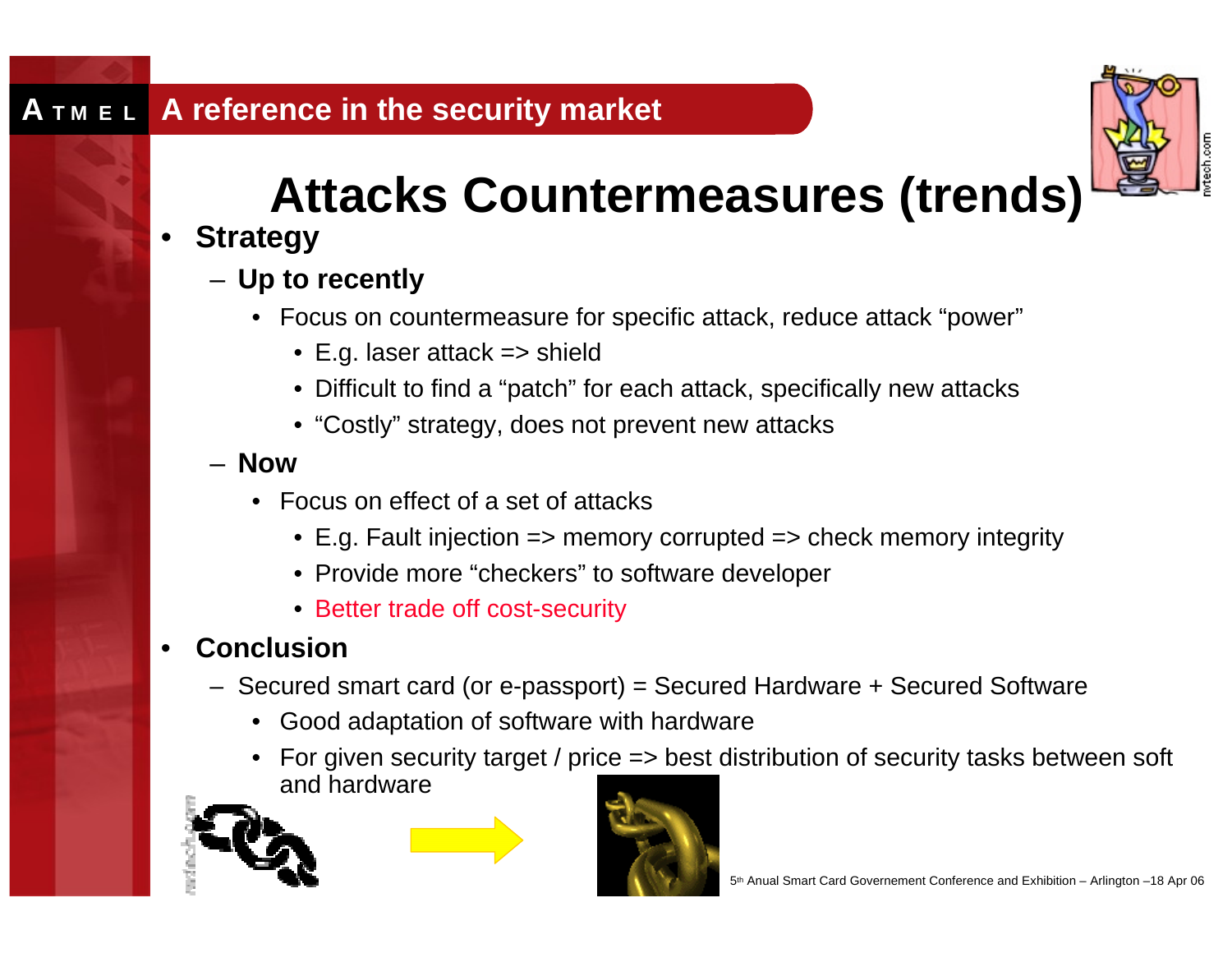

# **Security Certification Schemes**

### $\bullet$ **Common Criteria (ISO 15408 ) Rev 2.4 => Rev 3.0 (2007)**



- Flow: Hardware security Test -> Software development -> Hardware + Software test
- Complete evaluation, but long process
- Wildly recognized (C.C. Mutual arrangement www.common-criteria.org)
- Protection Profile PP9806 (Eurosmart) and PPSSVG (BSI-PP0002)
- AIS 20 (Deterministic RNG), AIS 31 (TRNG)
- EAL4+ vs EAL5+
	- Same security features and physical security level for both4+ and 5+
		- AVA\_VLA.4, AVA\_VAN.5
	- EAL5+ adds semi-formal or formal modeling of the chip to ensure design and test is done more systematically (quality assurance, not security assurance !).

#### •**FIPS**

- **FIPS140-2 Level 4**
	- Hardware + Software Only
	- Strong on crypto (compliance w/ NIST standards), tamper resistant hardware
		- FIPS 140-3 should better cover mitigation of other attacks (side channel, fault injection)
		- Verification of algorithm implementation

### – **FIPS 201**

• Functional specification for HSPD12 (NIST SP800-xxx/X.509)

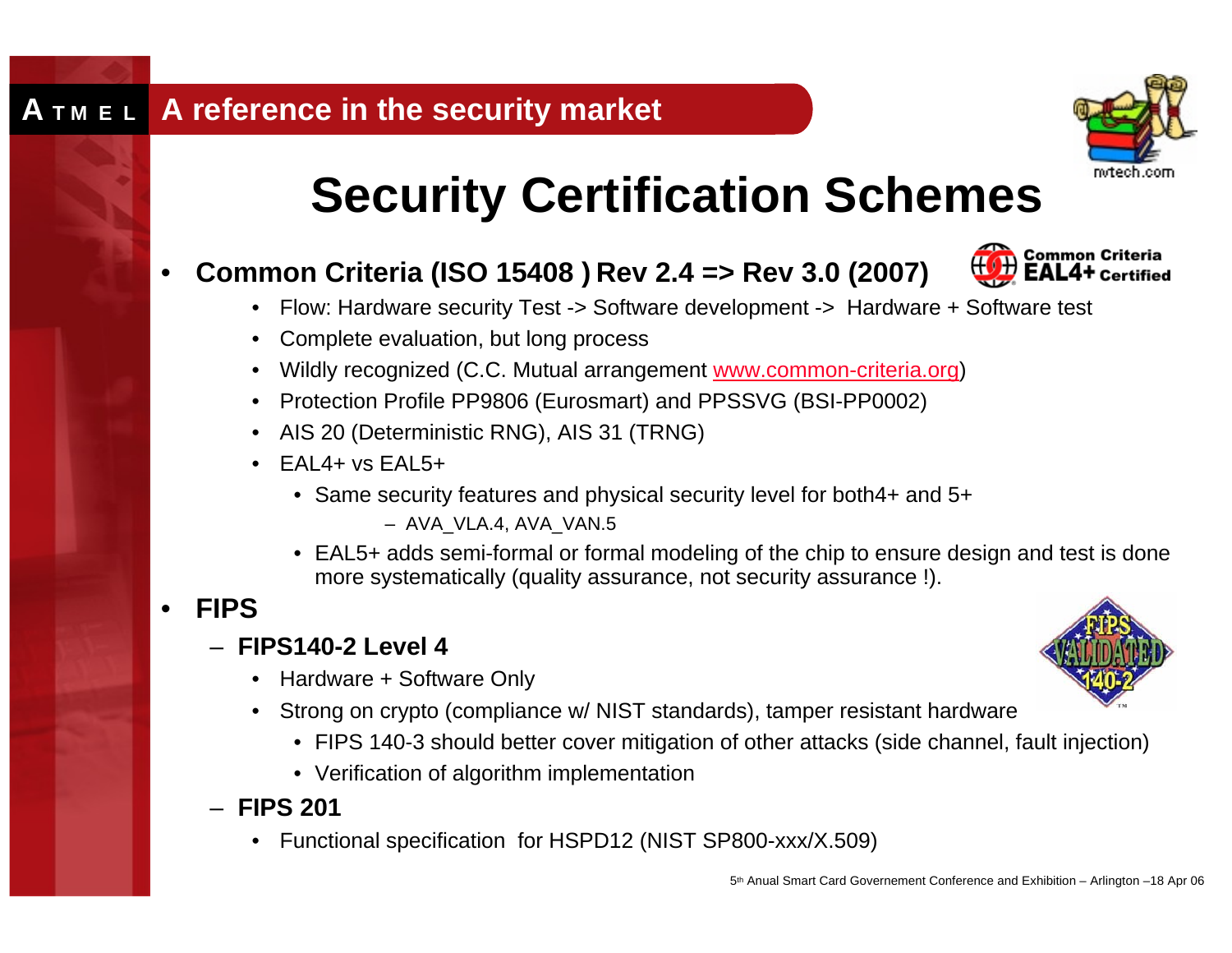## **Security Certification Schemes**

 $\bullet$ **Visa / Master Card**



- EMV, SDA/DDA,..
- Penetration test on hardware (approved labs), penetration test on software
- Evolution to C.C. scheme (EMVco)
- **ZKA (German banks)**
	- Penetration test on hardware (approved labs), software audit
	- Evolution to C.C.

#### •**JCB**

- 
- Penetration test on hardware (approved labs), penetration test on software

#### •**Conlcusion**

- **Many different schemes: still low mutual recognition => costly, time consuming**
- **Time to market can be critical**
- **Security has a cost, security level to be in line with value to protect**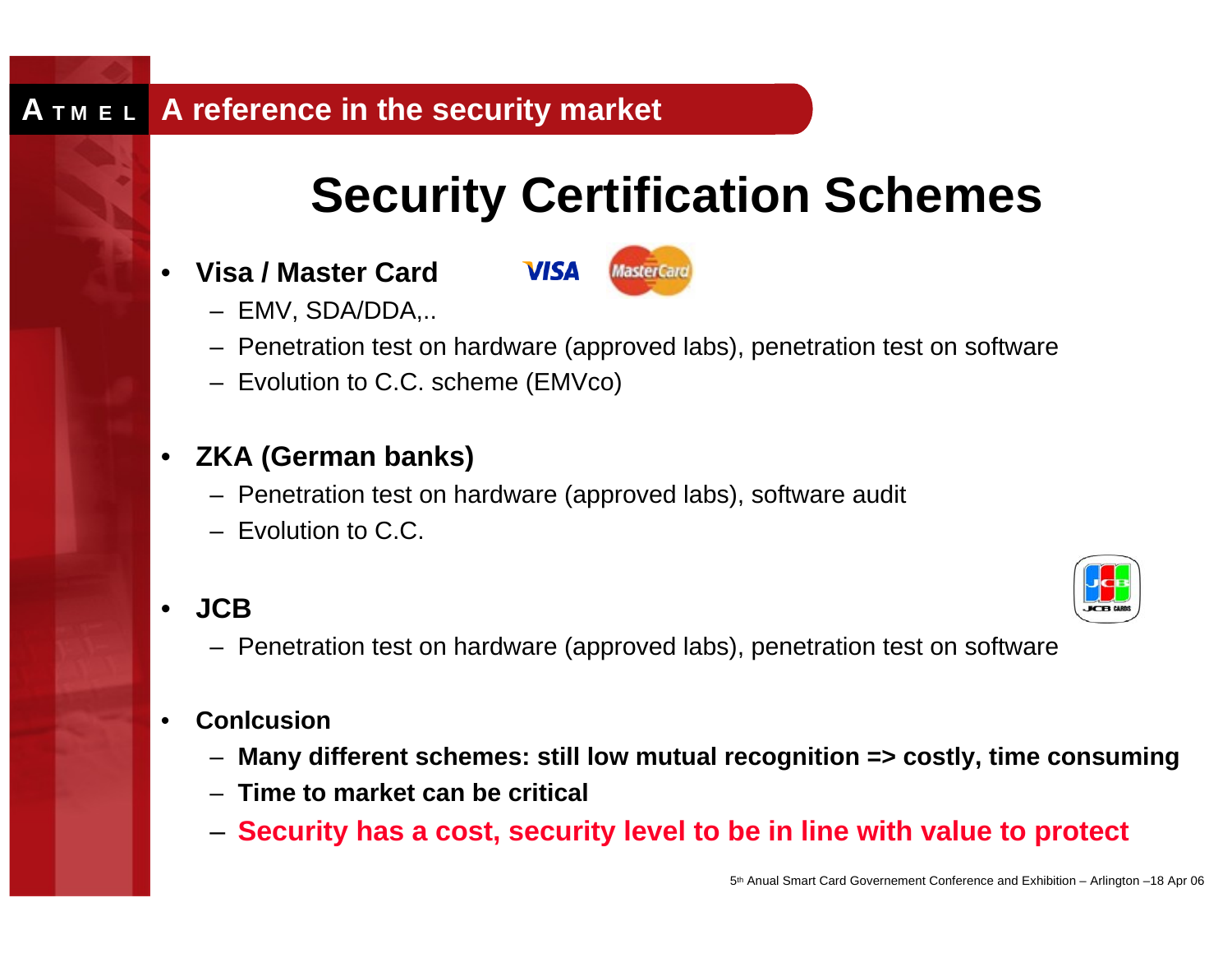

## **Examples: Third Parties Security Evaluations**

|                      | <b>Common Criteria</b> |           |         |              | <b>Other Approvals</b>                        |
|----------------------|------------------------|-----------|---------|--------------|-----------------------------------------------|
| <b>Product Name</b>  | <b>Cert Date</b>       | <b>PP</b> | Cert #  | <b>Level</b> |                                               |
| AT05SC1604R          | 06-Dec-04              | PP-9806   | 2004/22 | $EAL4+$      | <b>VISA</b><br><b>MasterCard</b>              |
| AT90SC6464C          | 24-Aug-01              | PP-9806   | 2001/14 | $EAL1+$      | <b>VISA</b>                                   |
| <b>AT90SC19264RC</b> | 4-Nov-02               | PP-9806   | 2002/24 | $EAL4+$      |                                               |
| <b>AT90SC9616RC</b>  | 22-Sep-03              | PP-9806   | 2003/16 | $EAL4+$      | <b>VISA</b><br><b>MasterCard</b>              |
| <b>AT90SC9608RC</b>  | $2-Apr-04$             | PP-9806   | 2004/05 | $EAL4+$      | 9<br><b>VISA</b><br><b>MasterCard</b>         |
| AT90SC6404R          | 19-Feb-04              | PP-9806   | 2004/02 | $EAL4+$      | <b>VISA</b><br><b>MasterCa</b>                |
| AT90SC3232CS         | 13-Nov-03              | PP-9806   | 2003/20 | $EAL4+$      | <b>MasterCard</b>                             |
| AT90SC6404RT         | 14-Feb-05              | PP-9806   | 2005/03 | $EAL4+$      | <b>MasterCard</b><br><b>VISA</b>              |
| AT90SC7272C          | 11-Mar-05              | PP-9806   | 2005/05 | $EAL4+$      | <b>MasterCard</b>                             |
| AT90SC12836RCT       | 28-Jul-05              | PP-9806   | 2005/20 | $EAL4+$      | <b>VISA</b><br><b>ZKA</b><br><b>MasterCar</b> |
| AT90SC9618RT         | 02-Dec-05              | PP-9806   | 2005/43 | $EAL4+$      | <b>VISA</b><br><b>MasterCard</b>              |
| AT90SC6404RFT        | N/A                    |           |         |              | <b>VISA</b><br><b>MasterCard</b>              |
| AT90SC12872RCFT      | 22-Dec-05              | PP 9806   | 2005/49 | $EAL4+$      | <b>VISA</b><br><b>MasterCa</b>                |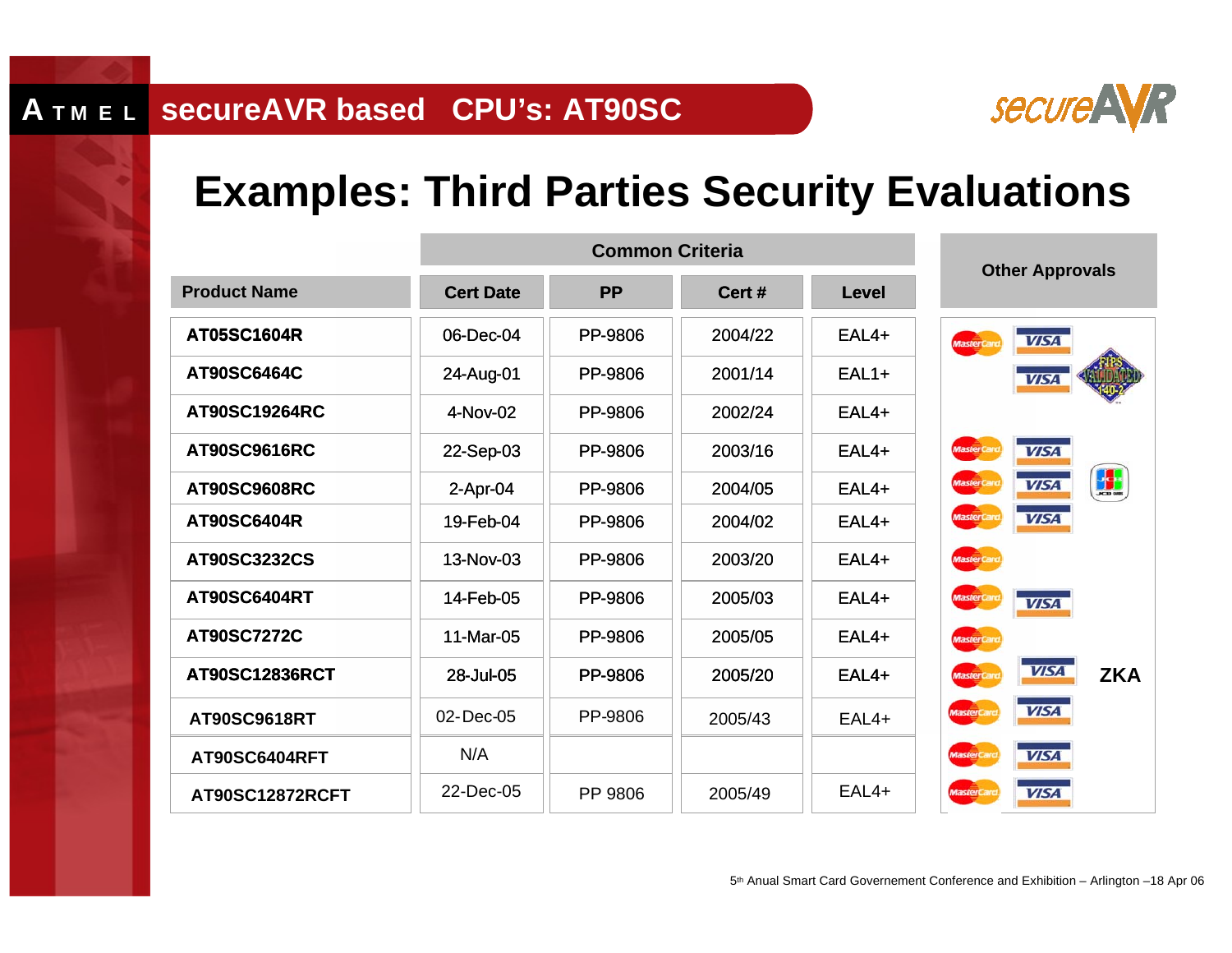## **Flash-based vs ROM-based Products**

- **Flash-based products vs ROM-based products**
	- **Time to market**
	- **Easy deployment of new cards in the field**
		- Algorithm changes
- **Security**
	- **NVM Memory point is made of charges, ROM of physical patterns**
	- **Customer needs to submit ROM code to silicon manufacturer**
		- Tracibility
	- **Atmel has EAL4+ security certification for Flash based products**
- **Specific security for Flash based products**
	- **Secure bootloader (download code to Flash with authentication)**
	- **Flash locked at factory, cannot be updated in the field**
		- Flexibility for card manufacturing
	- **Controlled distribution**
		- Only samples or
		- Factory programming with lock Flash option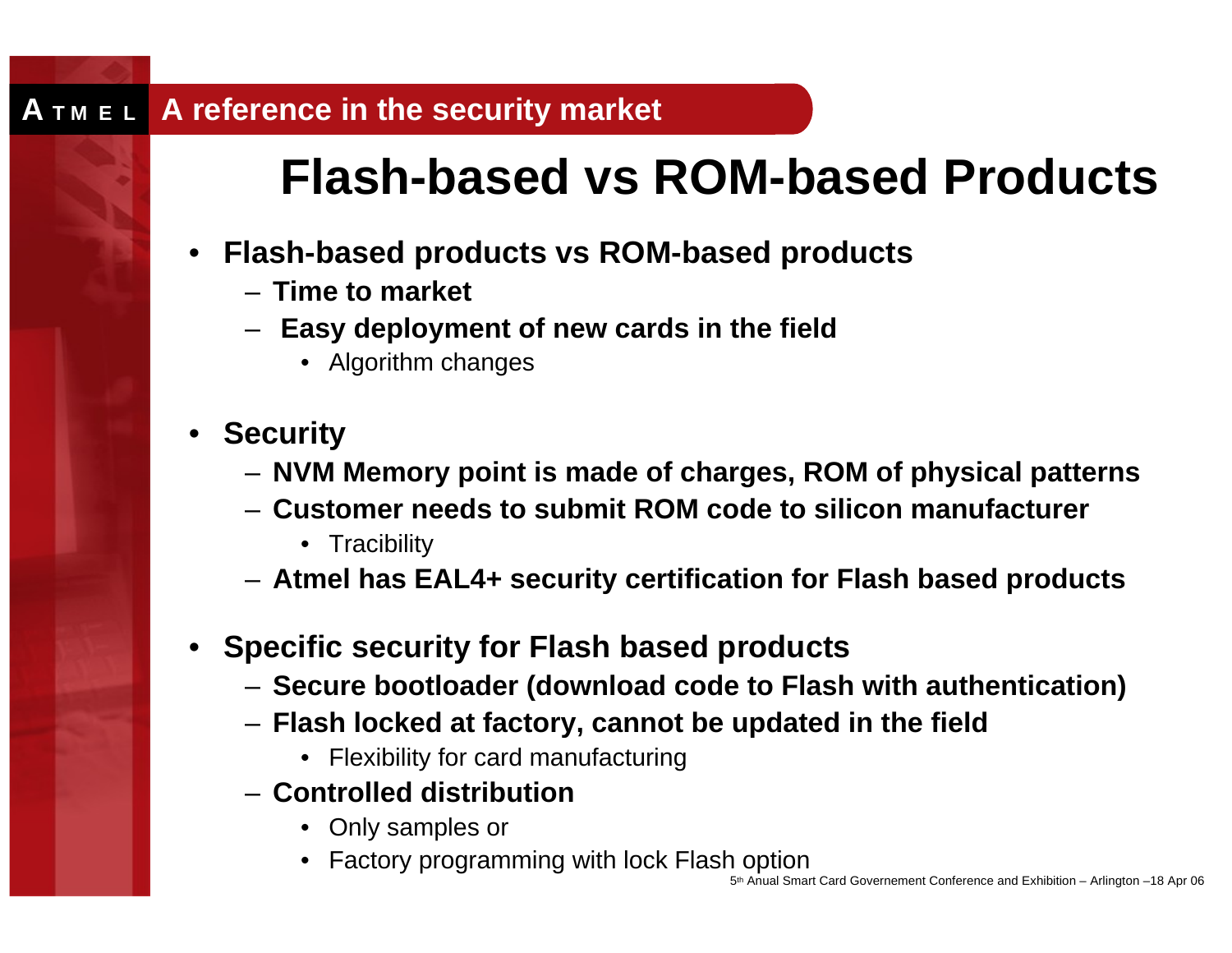# **Conclusions**

- **Non invasive attacks are deploying very fast**
	- **System security is more and more dependant on the close link between Hardware and Software**
- **Amel has products for every applications**
	- **With the right level of security**
	- **With appropriated security certification**